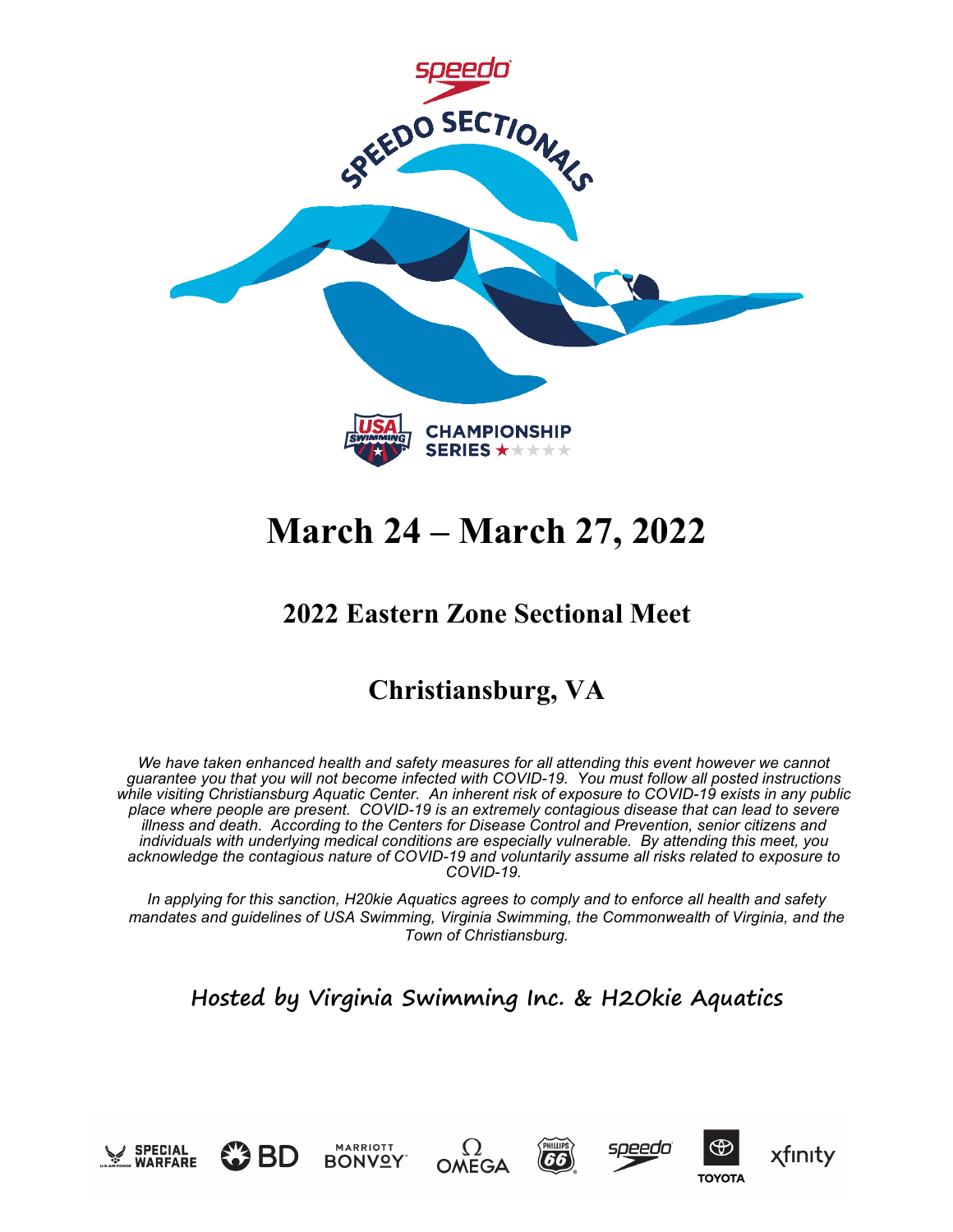## **Meet Sanction # VS-22-76 Time Trials Sanction # VS-22-76-TT**

An inherent risk of exposure to COVID-19 exists in any public place where people are present. COVID-19 is an extremely contagious disease that can lead to severe illness and death. According to the Centers for Disease of Control and Prevention, senior citizens and individuals with underlying medical conditions are especially vulnerable.

USA Swimming, Inc., Virginia Swimming, Inc., H20kie Aquatics and Christiansburg Aquatic Center cannot prevent you (or your children) from becoming exposed to, contracting, or spreading COVID-19 while participating in USA Swimming/Virginia Swimming sanctioned events. It is not possible to prevent against the presence of the disease. Therefore, if you choose to participate in a USA Swimming/Virginia Swimming sanctioned event, you may be exposing yourself to and/or increasing your risk of contracting or spreading COVID-19.

BY ATTENDING OR PARTICIPATING IN THIS COMPETITION, YOU VOLUNTARILY ASSUME ALL RISKS ASSOCIATED WITH EXPOSURE TO COVID-19 AND FOREVER RELEASE AND HOLD HARMLESS USA SWIMMING AND VIRGINIA SWIMMING AND EACH OF THEIR OFFICERS, DIRECTORS, AGENTS, EMPLOYEES OR OTHER REPRESENTATIVES FROM ANY AND ALL LIABILITY OR CLAIMS FOR PERSONAL INJURIES, DEATH, DISEASE OR PROPERTY LOSSES, OR ANY OTHER LOSS INCLUDING BUT NOT LIMITED TO CLAIMS OF NEGLIGENCE AND GIVE UP ANY CLAIMS YOU MAY HAVE TO SEEK DAMAGES, WHETHER KNOWN OR UNKNOWN, FORESEEN, OR UNFORESEEN, IN CONNECTION THEREWITH.

| Co-Meet Director:        | Scott Baldwin            | edbaldwi@vt.edu            |
|--------------------------|--------------------------|----------------------------|
| Co-Meet Director:        | Mary Turner              | myturner $525@g$ mail.com  |
| Meet Referee:            | <b>Christopher Barry</b> | acceptary@verizon.net      |
| Administrative Referee:  | <b>Mary Turner</b>       | myturner $525@g$ mail.com  |
| LSC Officials Chair:     | Dan Demers               | ddemers $3@cov.net$        |
| <b>Facility Manager:</b> | <b>Nathan Destree</b>    | ndestre@christiansburg.org |

### **LOCATION:**

Christiansburg Aquatic Center, 595 North Franklin Street, Christiansburg, VA 24073, Telephone (540) 381-7665

## **FACILITY:**

Indoor Facility with 50M competition pool

- 50 Meter by 25 yard pool, lanes have non-turbulent lane lines, deck-anchored starting blocks and water depth of min. of 7.0 feet. The race course will be set up to swim widths with the pool depth sloping from 7 to 17 feet.
- Colorado Automatic Timing System with digital scoreboard
- The competition course has been certified in accordance with USA Swimming Rules & Regulations, Article 104.2.2C. A copy of the certification is on fill with USA Swimming.
- Depending on the number of entries, at the discretion of the meet committee and EZ leadership, a 10 lane course or two 8 lane courses may be used for preliminary and distance events, and an 8 lane or 10 lane course may be used for Finals (including the fastest heat of the W1000/M1650).











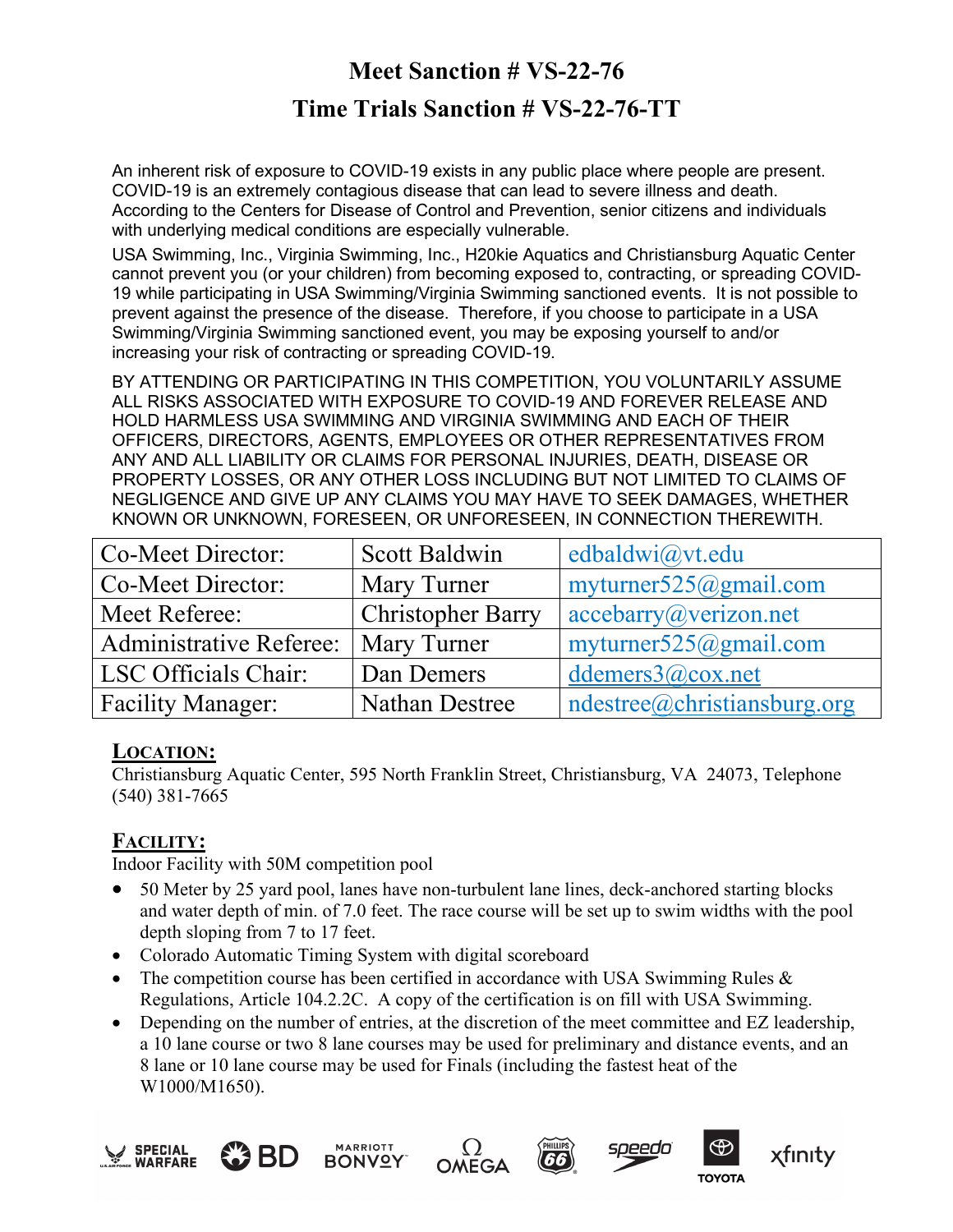• In order to provide parents/guardians who are outside of the facility the ability to view their athletes' events, this meet may be video-streamed following all MAAPP guidelines. By attending or participating in this competition, you acknowledge and grant permission to be included in the video-streaming.

#### **ELIGIBILITY:**

- The Eastern Zone Speedo Short Course Championship Series Meet is open to any swimmer in Eastern Zone Region 2 who is registered with USA Swimming prior to the first day of the meet and has a qualifying time [\(2022 EZ SC Sectional Qualifying Times\).](http://www.easternzoneswimming.org/meet_info/2022_Sectionals_Qualifying_Times.pdf) Region 2 LSCs include AM, MA, MD, PV, and VA.
- A limited number of athletes from outside the Eastern Zone will be accepted. Contact [edbaldwi@vt.edu](mailto:edbaldwi@vt.edu) if interested in attending.
- The qualifying time must have been achieved between January 1, 2021 and the meet entry deadline.

## **OFFICIALS:**

- A request will be submitted for this meet to be approved as a National Certification Qualifying Meet for all positions under the National Officials Certification Program.
- Certified official interested in working the meet should submit an [Application to Officiate](https://docs.google.com/forms/d/e/1FAIpQLSc6JjTdskHuss5XKzNpykljndt-oVB4jXY_qzaA6xCzCCC_fQ/viewform?usp=pp_url) by March 8, 2022. Those interested in being evaluated should note the request at the appropriate place on the form. Details of the certification program can be found on the [USA Swimming](https://www.usaswimming.org/officials/national-certification-evaluation)  [Website](https://www.usaswimming.org/officials/national-certification-evaluation)

## **GENERAL MEETING:**

- The meeting will be held via Zoom on Monday, March 21, 2022 at 7:30 pm. The link to the meeting will be sent out NLT Friday, March 18, 2022.
- Coaches are accountable for the information presented. Accordingly, please make sure that there is at least one representative from your club in attendance.

## **FACILITY SCHEDULE**:

- Thursday, March 24: 10:00am 8:00pm
- Friday Sunday, March 24 27: 6:30am 30 minutes after last event.

### **REGISTRATION SCHEDULE:**

- Thursday, March 24:  $10:00 \text{ am} 8:00 \text{ pm}$
- Friday, March  $25: 7:00$ am  $-11:00$ am
- Other times: Contact the Front Desk/Meet Director

### **MEET SCHEDULE:**

- Thursday, March 24: General Warm-up: 10:00am 8:00 pm
	- o Distance Warm-up: 2 pm in Competition Pool
	- o Distance Session Start: 3:30pm
- Friday, March 25 Saturday, March 27
	- o Prelims Warm-up: 6:30am-8:20am
	- o Prelims Start: 8:30am
	- o Finals Warm-up: 5:00pm-5:50pm
	- o Finals Start 6:00 pm







166

![](_page_2_Picture_30.jpeg)

![](_page_2_Picture_31.jpeg)

xfınıty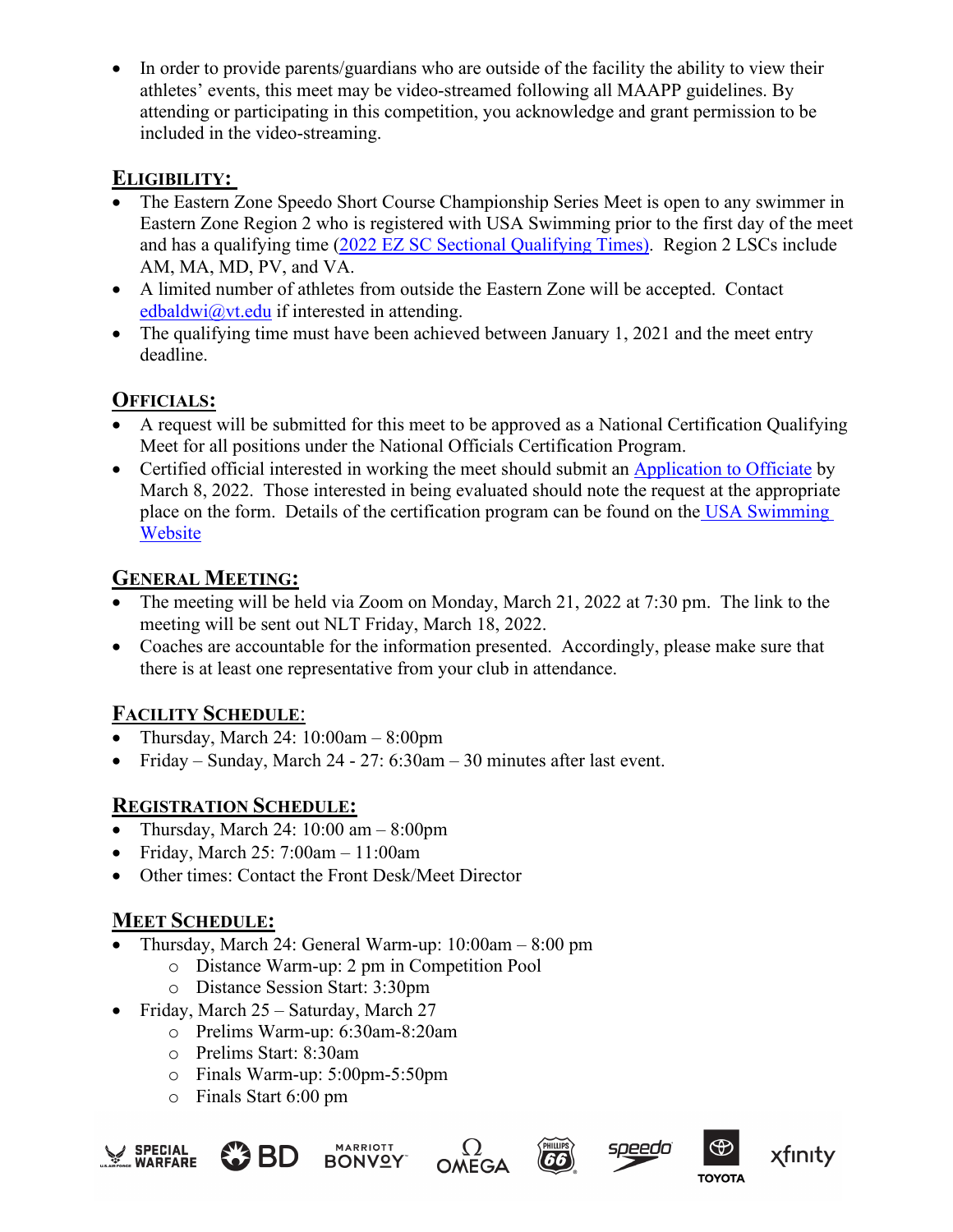- Sunday, March 28
	- o Prelims Warm-up: 6:30am-8:20am
	- o Prelims Start: 8:30am
	- o Finals Warm-up: 4:00pm
	- o Finals Start: 5:00pm

## **MEET FORMAT:**

- The meet will be swum with circle-seeded preliminary heats in the morning session.
- If 599 or fewer swimmers are entered in an individual event are participating in the meet, the A and B Finals will be open to any age, based on that day's preliminary heat results, and the C Final will be open to 18&Under athletes only.
- If 600 or more swimmers are entered in individual events are participating, the A, B and C Finals will be open to any age, based on that day's preliminary heat results, and the D Final will be open to 18&Under athletes only.
- Finals will be swum D-Final, C-Final, B-Final, and A-Final (in that order) in the evening session, unless otherwise noted.
- Thursday Distance Events (**W 1000/M 1650**):
	- o The women's 1000 yard Freestyle will alternate with the men's 1650 yard Freestyle and will be swum fastest to slowest. The fastest heat of women will swim first followed by the fasted heat of men.
	- o The heat order and schedule will be published after the scratch deadline on Wednesday.
	- o These events are timed finals.
- Sunday Distance Events (**W 1650/M 1000)**:
	- o The women's **1650** yard Freestyle and men's **1000** yard Freestyle are timed final events and will be swum slowest-to-fastest.
	- o The fastest heat of each event will swim at the beginning of the evening final session.
	- o The remaining heats will swim on Sunday afternoon, alternating men and women, such that the last heat finishes at 4:00 pm.
- Sunday Early Distance option: Athletes will have the option of declaring a preference for early afternoon or regular seeding for these events. This preference must be indicated prior to the scratch deadline for Sunday's events (Saturday at 6:30 pm). Swimmers can also ensure an early distance swim by entering with a non-conforming, qualifying time.
- Relay Events:
	- o Relays are timed-final events.
	- o The fastest two heats will swim with finals during the evening session. Remaining heats will swim with preliminaries during the morning session.
	- o Relays follow the same scratch procedures as individual events.
	- o Relay Cards are due to the Clerk of Course table one hour before the relay is scheduled to swim and will be determined when the session report is created for that day's events. Names/order may be changed up to the time of the swim.
	- o Relay participants may only compete on one relay team per relay event, either the 'A' relay or 'B' relay but not both.
	- o Each relay must have at least one swimmer who qualifies and competes in at least one nonbonus individual event.
	- o **200 yard Medley Relay must be entered with a provable 400 Medley Relay times.**
- Sunday Relays (400 medley relay):
	- o The "Sunday Relay Rule" will be in effect.
		- Any relay that wishes to swim with preliminaries during the morning session may do

![](_page_3_Picture_30.jpeg)

![](_page_3_Picture_31.jpeg)

![](_page_3_Picture_32.jpeg)

![](_page_3_Picture_33.jpeg)

![](_page_3_Picture_34.jpeg)

![](_page_3_Picture_35.jpeg)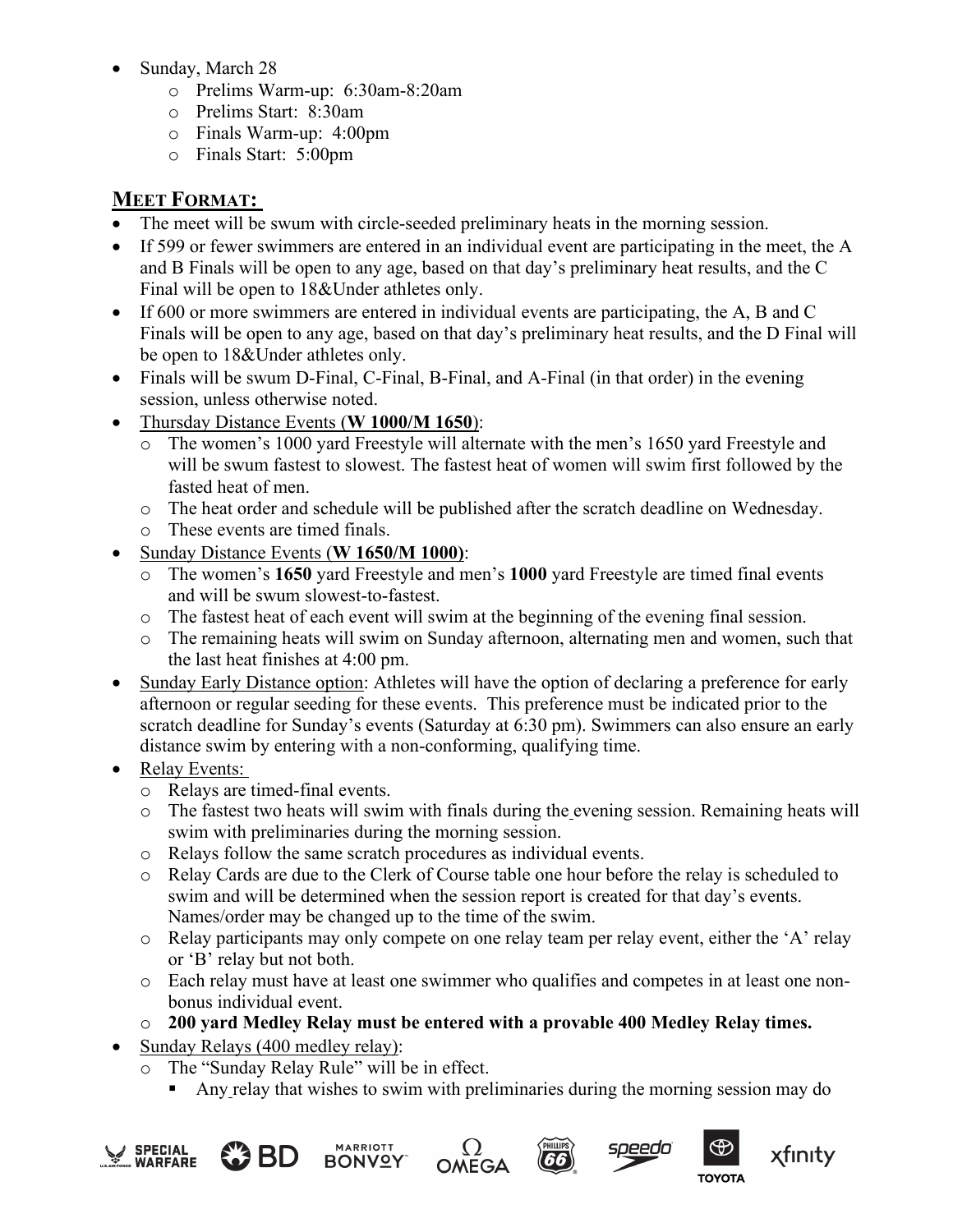so.

- **ALL** Sunday relays **MUST** indicate a preference for swimming with preliminaries or with finals, by the check-in deadline (Saturday at 6:30pm).
- The fastest 16 relays that wish to swim during the evening finals will swim during the evening finals. All other Sunday relays will swim during the Sunday morning preliminaries.
- A/B Flight Format: Dependent on the number of entries, and at the discretion of the Meet Referee, the preliminary sessions may be conducted in an "A/B Flight" format. If adopted, details of this procedure, including the number of heats of each event to be swum in the "A Flight" session, will be announced at the general meeting.
- There will be a five (5) minute break after the 200 yard relays and before the start of each of the other sets of relays (women/men). This 5 minute break will apply to both preliminary and final sessions.

## **WARM-UP PROCEDURES:**

The following Virginia Swimming warm-up procedures and safety policies will be followed:

- All swimmers must start warm-ups from either the start end or the turn end of the pool. Entry into the pool from the sides is prohibited. Entry is feet-first unless the lane has been designated for one-way starts.
- Swimmers must be under supervision of a USA Swimming credentialed coach during warmups. All warm-up periods shall be supervised by the appointed marshals.
- During preliminary warm-ups, all but the final 30 minutes will be dedicated to general warmup. Specific warm-ups will be conducted during the last 30 minutes.
- During Finals warm-ups, periods are divided equally between general and specific programs. The first half of the warm-up will be dedicated to general warm-up and the last half will be dedicated to specific warm-up.
- During the general warm-up, no pace work or sprinting will be permitted.

## **ENTRY INFORMATION:**

- **MEET ENTRY OFFICER:** Scott Baldwin, (540)-998-2327 mail to: [edbaldwi@vt.edu](mailto:edbaldwi@vt.edu)
- Qualification Period: January 1, 2021 through entry deadline for meet.
- Seeding Order: SCY, LCM, SCM. Bonus entries are seeded last in the same order.
- Entry Fees:
	- o \$15.00 for individual events
	- o \$30.00 for relay events
	- o \$7.50 per swimmer surcharge.
- Time Trials Fees:
	- o \$20.00 for individual events
	- o \$35.00 for relay events
- OME will open for this meet on February 4, 2022, at [http://www.usaswimming.org/ome.](http://www.usaswimming.org/ome)
- **Regular Entry Deadline: Tuesday, March 15, 2022 at 11:59 pm EST**.
- Payment by check for any entries must be received at or before the first session in which the team has swimmers entered. If payment is not received by this time, the entries in question will be scratched from the meet.
- Checks for entry fees are payable to Virginia Swimming and may be brought to the meet or mailed to:

Virginia Swimming

![](_page_4_Picture_28.jpeg)

![](_page_4_Picture_29.jpeg)

![](_page_4_Picture_30.jpeg)

![](_page_4_Picture_31.jpeg)

 $(66)$ 

![](_page_4_Picture_32.jpeg)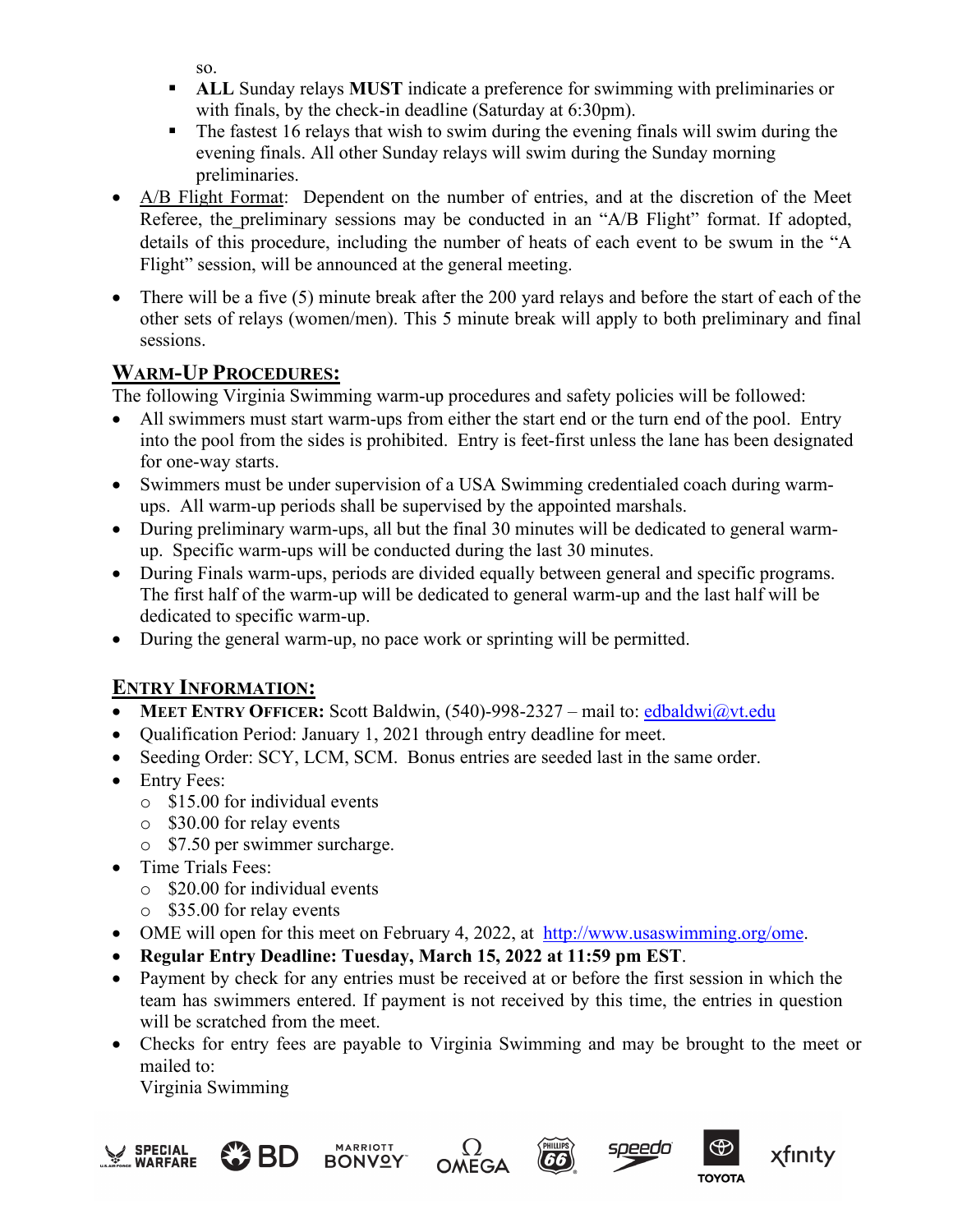PO Box 1059 Appomattox, VA 24522

#### **ENTRY RULES:**

- Entry Limits:
	- o A swimmer may enter any number of individual events in which the qualifying time standard has been met.
	- o Maximum per day: three (3) individual events, including time trials.
	- o Maximum for the meet: seven (7) individual events (does not include time trials).
	- o Each team may enter up to 2 relays in each event.
- Bonus Events:
	- o Swimmers making one (1) qualifying time will be permitted to enter one bonus event.
	- o Swimmers making two (2) qualifying times will be permitted to enter two (2) bonus events.
	- o Swimmers making three (3) qualifying times will be permitted to enter one (1) bonus event.
	- o Swimmers making four (4) or more qualifying times are not permitted to enter bonus events.
	- o Bonus entries are seeded last.
	- o There shall be no bonus swims for the 1000 freestyle or 1650 freestyle except for the following condition: any swimmer achieving a qualifying time in the 1000 freestyle or 1650 freestyle may select the other distance event as one of his/her allowable bonus events.
	- o See Entry Information for seeding order.
- At least one swimmer participating on each relay team must also be entered and compete in at least one, non-bonus, individual event. All relay-only swimmers must be listed on the meet entry.

### **ONLINE MEET ENTRY:**

- All entries must be submitted through USA Swimming's website using OME (Online Meet Entry, [www.usaswimming.org/ome](http://www.usaswimming.org/ome) ). Ensure that relay only swimmers are included in the team roster entry.
- All coaches planning to attend the meet MUST request a deck pass through OME for the confirmation of coach credentials prior to arriving at the meet. Any coach not on the original OME entry MUST show proof of current credentials prior to receiving coach's packets or deck credentials.
- **Instructions for Regular Entry Deadline:** See additional information at the end of the meet announcement.
	- o Once you have completed your entries, you much select Pay by Check or Cash to checkout and submit your entries..
	- $\circ$  Until you check out in OME, you can return to your entry to modify entry times through the initial March 15, 2022 entry deadline.
	- o Once you have checked out, you may add events to your entry but you cannot delete events.
	- o Entry times, under OME, are taken from the SWIMS national database, or a custom time may be entered.
	- o All swims entered as a custom time must be proven. See Proof of Times section below.
		- Custom Times must be entered in the proper course in which achieved; converted times will not be accepted.
		- Times other than short course yards will be treated as "non-conforming" and will be seeded according to USA Swimming procedures.

![](_page_5_Picture_27.jpeg)

![](_page_5_Picture_28.jpeg)

![](_page_5_Picture_29.jpeg)

![](_page_5_Picture_30.jpeg)

(66°

![](_page_5_Picture_31.jpeg)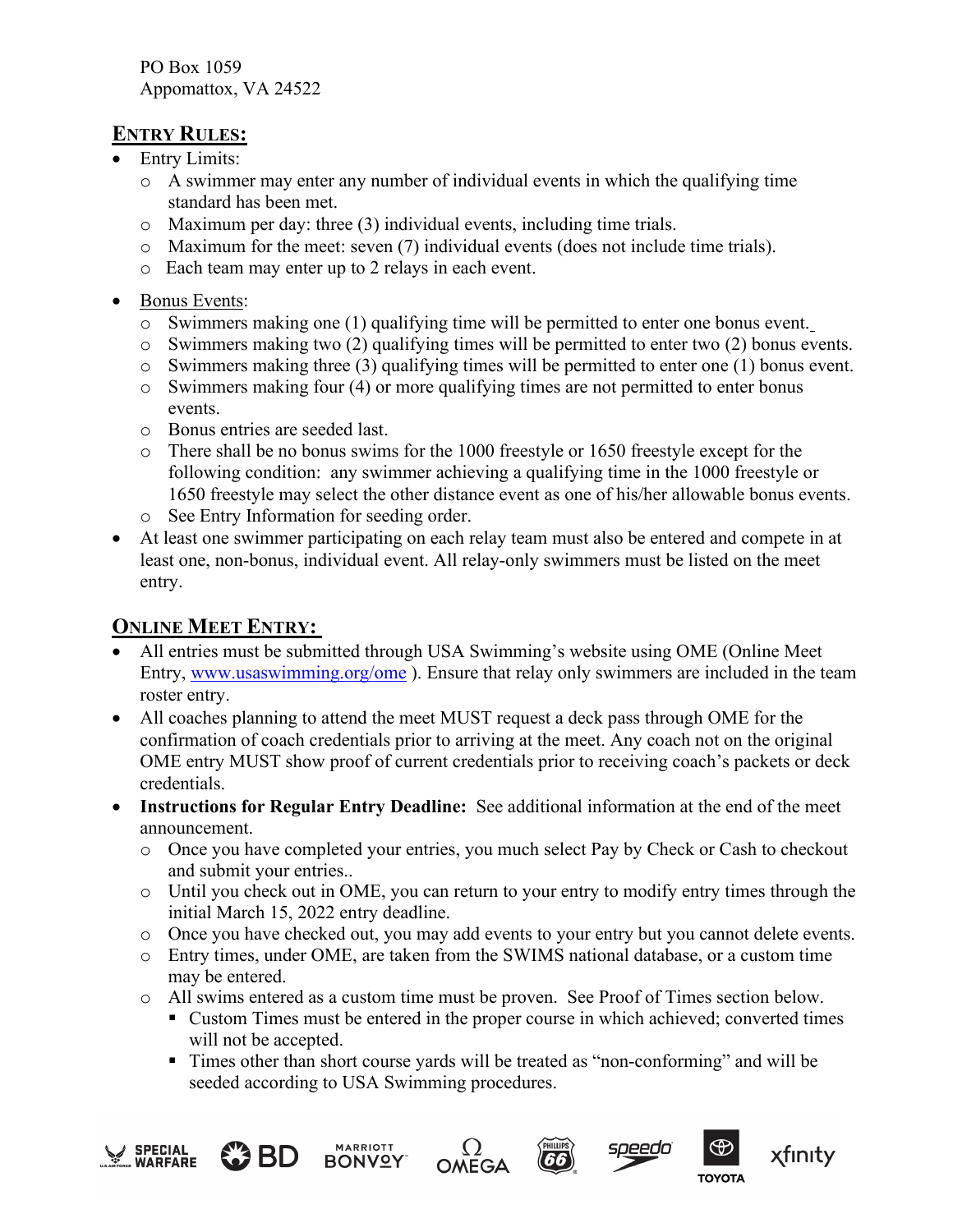- Do not convert times before entering them.
- o **All entries must be submitted through OME**.
- **New Qualifying Swims:**
	- o Additional entries from meets occurring between March 15, 2022 and March 21, 2022 are due by 5:00 PM (EST) on Monday, March 21, 2022.
	- o OME must also be used for these additional entries. Follow instructions given in the section above for the meet named 2022 EZ SC Speedo Champs – NEW QUALIFYING SWIMS.
	- o These entries may not be used to improve the seed time of an earlier entry.
- **Late Entries:** Any team or athlete missing the entry deadline will be permitted to enter late, subject to the following requirements:
	- o Late entries must be submitted through OME for the meet named 2022 EZ SC Speedo Champs Meet – LATE ENTRIES.
	- o Entries must be received no later than 12 noon (EST) Tuesday, March 22, 2022.
	- o The team or athlete must pay a one-time processing fee of \$150 and entry fees of \$30 per individual event.
	- o Late entries may not be used to improve the seed time of an earlier entry.
- **Questions Regarding OME?** Contact: Scott Baldwin, [edbaldwi@vt.edu,](mailto:edbaldwi@vt.edu) (540) 998-2327

## **PROOF OF TIME:**

- Verification of times for all events (including relays) is required.
- Times submitted through OME will be automatically verified through the USA Swimming SWIMS database unless a custom time is used.
- Coaches entering with custom times (those not in the SWIMS database) must be prepared to prove the times with a copy of the official meet result.
- Any proof of time must be submitted prior to the Scratch deadline for the session in which the event is being swum. The Proof of Times must include the name and USA-S ID of the athlete as well as the meet, event and time swum.
- High School, College, YMCA and similar non-USAS swims must be a swim officially authorized by USA Swimming.
- **Warning:** Any club that enters an unregistered athlete, falsifies an entry in any way, or permits an unregistered coach to represent them, will be fined the sum of \$100.00, and no further entries will be accepted from the club until the fine is paid. All swimmers, coaches and officials must be properly registered with USA Swimming for 2022.

## **SCRATCH PROCEDURES:**

- Information about submitting scratches from prelims and finals will be provided at the General Meeting.
- **Scratch deadlines for Thursday distance events: Wednesday, March 23, 5:00pm**
- This meet will follow the National Championship Scratch Rules as specified in rule 207.11.6 with exception of 207.11.6B. Specific procedures will be explained at the General Meeting.
- **The Eastern Zone Policy for No Shows in Sunday's finals will be observed. Any swimmer who is initially announced as qualifying for a final event, excluding alternates, and does not show up to compete (without properly scratching or without being excused by the Referee) will be subjected to a \$50 fine.**

![](_page_6_Picture_24.jpeg)

![](_page_6_Picture_25.jpeg)

![](_page_6_Picture_26.jpeg)

![](_page_6_Picture_27.jpeg)

![](_page_6_Picture_28.jpeg)

xfınıty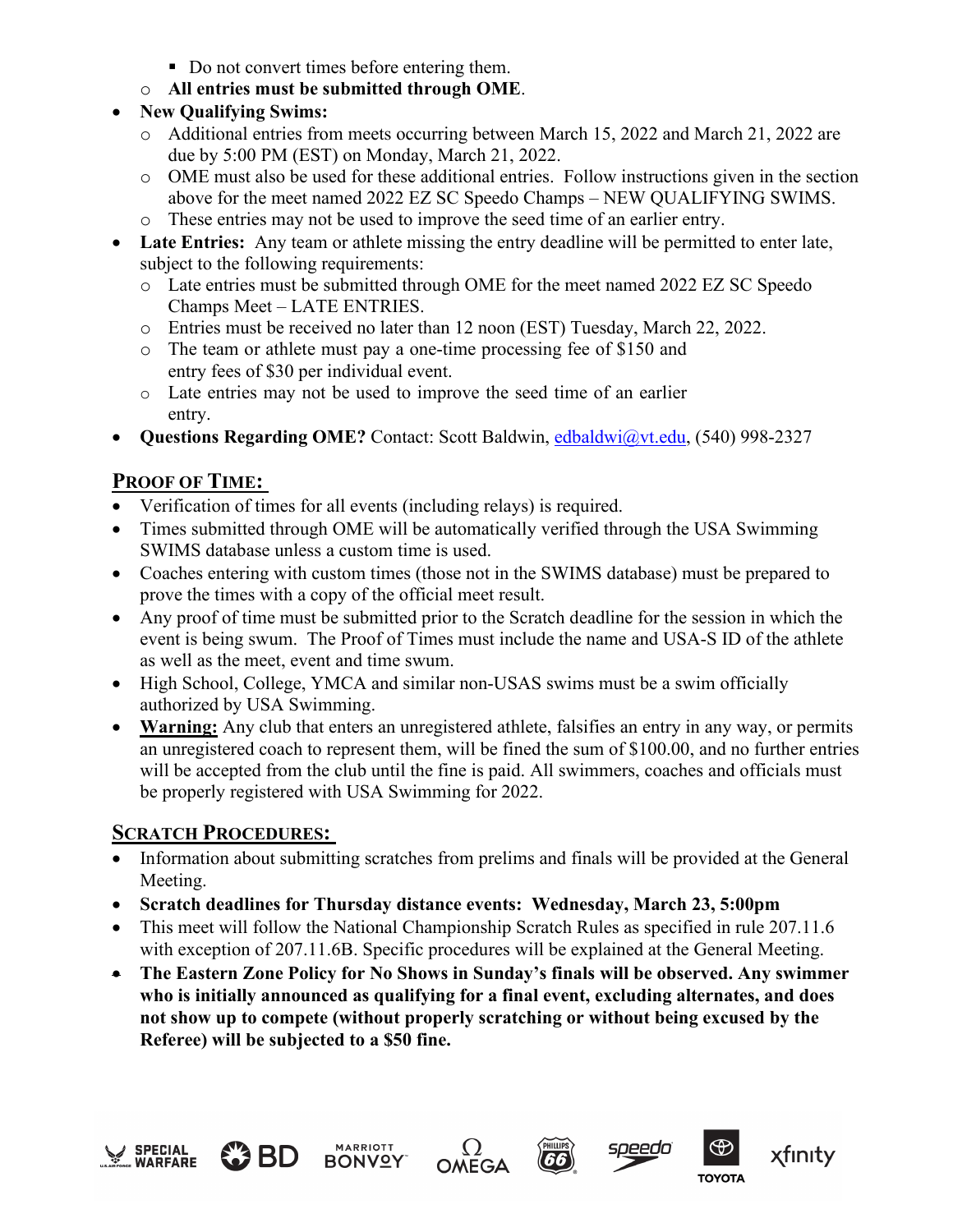## **TIME TRIALS:**

Time trials will be offered each day, time permitting.

- Time trial fees: \$20.00 for individual events; \$35.00 for relays.
- All time trials will be randomly seeded and will start according to the following schedule:
	- o 15 minutes after the conclusion of timed finals on Thursday, and
	- o 15 minutes after the conclusion of the prelims session on Friday, Saturday and Sunday (time permitting).
- Time trials may be seeded with mixed events and genders in heats with no open lanes between them. Events longer than 200 yards may be similarly combined regardless of distance.
- Time trials are open to all swimmers entered into the meet, including relay-only swimmers.
- Each swimmer is limited to a maximum of three time trials during the meet. Also, please be aware that time trials count towards the daily maximum of three events.
- Registration for time trials will close at 3:30 pm on Thursday, and 10:00am on Friday, Saturday and Sunday, unless otherwise announced at the General Meeting. Time trials will be conducted as long as there is time available.
- Time trials will end no later than 4:30pm on Friday and Saturday. Time trials on Sunday will end 30 minutes prior to the start of the heats of the **Women's 1650 free/Men's 1000 free**.
- The order of events for time trials is listed below. **Note that the 1000 freestyle and 1650 freestyle are only offered on Thursday.**
	- o Thursday time trials: 1000 free, 1650 free events only.
	- o Friday time trials: Friday/Saturday/Sunday events, in that order.
	- o Saturday time trials: Saturday/Sunday/Friday events, in that order.
	- o Sunday time trials: Sunday/Friday/Saturday events, in that order.

#### **RULES:**

- The current USA Swimming Rules and Regulations, including the Minor Athlete Abuse Protection Policy, will govern this meet.
- All applicable adults participating in or associated with this meet, acknowledge that they are subject to the provisions of the USA Swimming Minor Athlete Abuse Prevention Policy (MAAPP) and that they understand that compliance with the MAAPP policy is a condition of participation in the conduct of this competition.
- The scratch procedures listed in the current *USA Swimming Rules and Regulations*, Article 207.11.6 with the exception of 207.11.6B will be in effect.
- Operation of a drone, or any other flying apparatus, is prohibited over the venue (pools, athlete/coach areas, spectator areas and open ceiling locker rooms) any time athletes, coaches, officials and/or spectators are present without written USA Swimming approval.
- Any swimmer entered in the meet must be certified by a USA-S member coach as being proficient in performing a racing start or must start each race from within the water. When unaccompanied by a member coach, it is the responsibility of the swimmer or the swimmer's legal guardian to ensure compliance with the requirement.
- Use of audio or visual recording devices, including cell phones, is not permitted in changing areas, rest rooms or locker rooms. In addition, photography behind the blocks is not permitted.
- Changing, in whole or in part, into or out of swimsuit when wearing just one suit in an area other than in a locker room, bathroom, or other space designated for changing is PROHIBITED.
- In accordance with VSI best practices, all swimmers should shower before entering the pool.
- Any athlete suspected of sustaining a concussion or exhibiting signs of a concussion, will

![](_page_7_Picture_26.jpeg)

![](_page_7_Picture_27.jpeg)

![](_page_7_Picture_28.jpeg)

![](_page_7_Picture_29.jpeg)

![](_page_7_Picture_30.jpeg)

![](_page_7_Picture_31.jpeg)

![](_page_7_Picture_32.jpeg)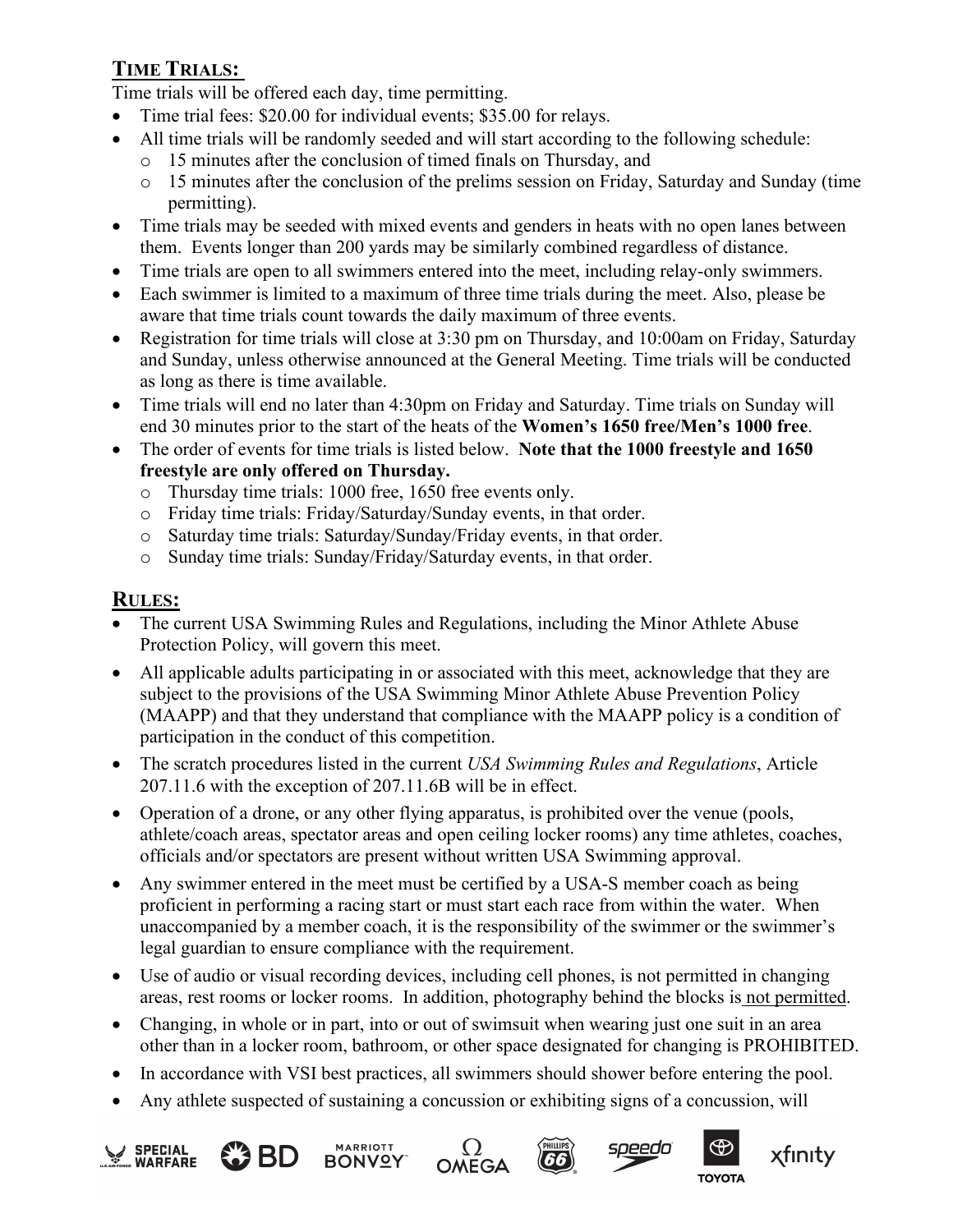immediately be removed from competition and shall not return to competition that day. The athlete may return to competition on a subsequent day, but only with a release authorization signed by a licensed healthcare provider.

• In accordance with VSI Policy, only those coaches who have current, valid USA Swimming credentials will be permitted to act in a coaching capacity at this meet. Coaches with expired or non-current credentials will be required to leave the deck area.

#### **TIMERS:**

- It may be necessary to solicit timers from the spectators attending the meet. All visiting teams should be prepared to provide meet timers. The meet director reserves the right to assign teams with lane assignments for timer coverage depending on entries.
- All athletes entered in distance events (1000 and 1650 freestyles) need to supply their own timers and counters.
- All time trial athletes need to supply their own timers.
- Anyone wishing to time may do so. If you volunteer, the host will refund you the cost of a daily admission charge per session, not to exceed amount of the general admission all session pass. This offer is not valid for time trials or distance events.
- Documentation of volunteer hours is available for community service hours and can be provided upon request*.*

#### **DECK ACCESS:** Please use designated pool entry areas. **The rear pool deck entrance from parking lots A, B and C will only be accessible with a meet credential. Otherwise, please use front entrance.**

- Only swimmers, coaches, officials, and meet staff with proper credentials will be permitted on the pool deck. These must be visible at all times when on deck.
- Coaches must request a deck pass through OME. Deck passes will only be issued to individuals registered with USA Swimming.
- All coaches must be prepared to show a current USA Swimming registration card at the registration table to receive their deck pass. Replacements for lost credentials will cost \$10.00.
- No swimmer will be issued a credential without a coach member present. If the home club coach is not planning to attend the event, swimmer must be assigned a supervising coach (per USA Swimming rule 202.3.2). Arriving with fellow LSC club/coach is preferred. However, if a swimmer arrives without a coach, he/she must find a willing coach at the facility to sign supervision form before a credential can be issued.
- Teams will be allocated deck passes for coaches using the following formula based on the number of athletes entered into individual events:
	- o 1-3 swimmers in individual events or 1 relay only team with any number of alternates: 1 deck pass
	- o 4-8 swimmers in individual events: 2 deck passes
	- o 9-14 swimmers in individual events: 3 deck passes
	- o 15-25 swimmers in individual events: 5 deck passes
	- o 26 or more swimmers in individual events: 6 deck passes
	- o Unattached swimmers entered without a team: 1 deck pass.
	- o Unattached swimmers with a team will be counted in the numbers for the team
	- o Additional deck passes can be purchased at the Meet Registration Desk for \$35.

**SCORING:** Scoring will be handled according to USA Swimming Rules and Regulations based on the number of heats swum in finals.

![](_page_8_Picture_23.jpeg)

![](_page_8_Picture_24.jpeg)

![](_page_8_Picture_25.jpeg)

![](_page_8_Picture_26.jpeg)

 $(66)$ 

![](_page_8_Picture_27.jpeg)

![](_page_8_Picture_28.jpeg)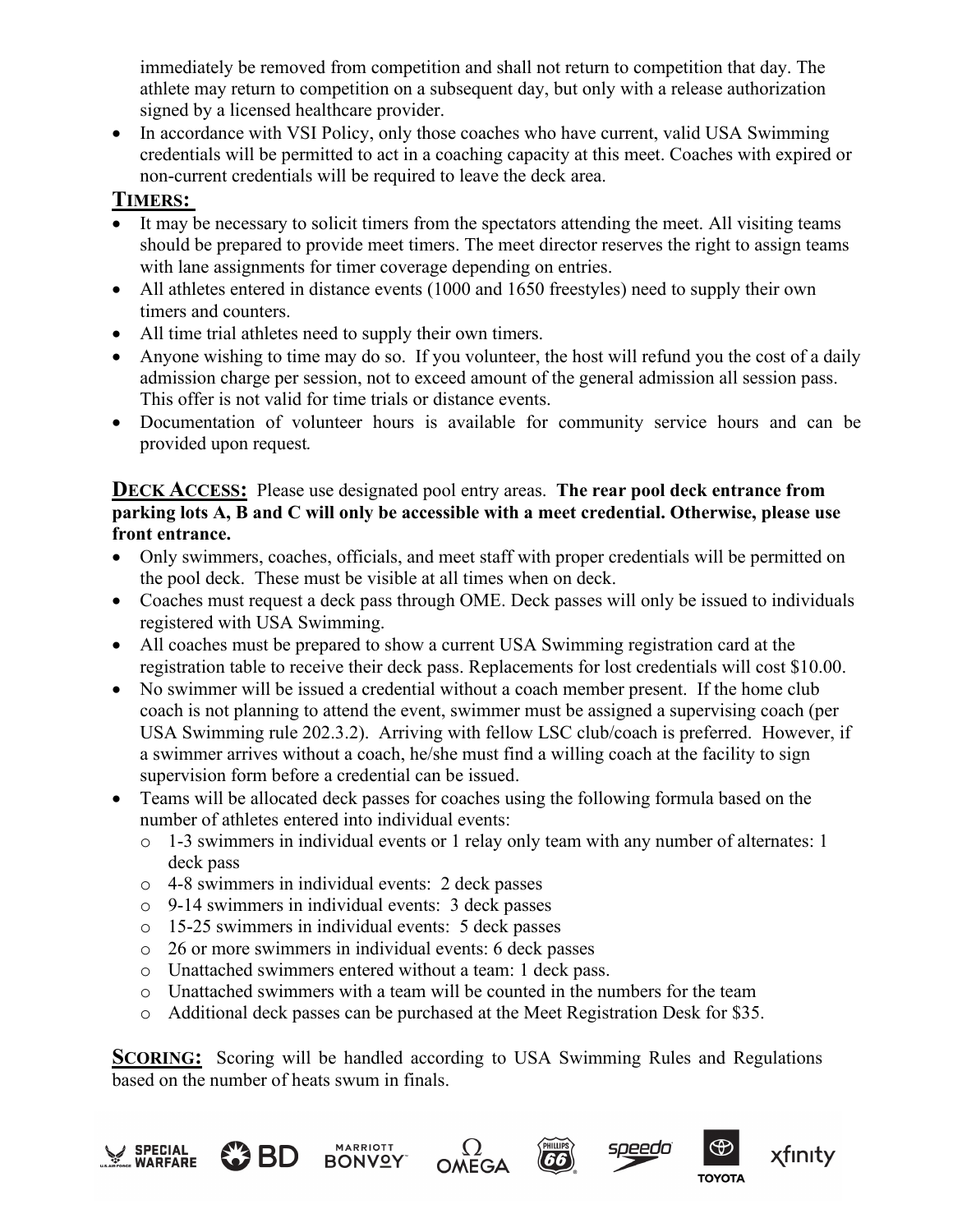#### **AWARDS:**

- Individual events: Top 3 finishers
- Relay events: Top 3 relay teams
- Team awards (female, male, and combined scores): Top 3 teams
- Individual high point: Top 3 female and top 3 male
- If only three heats are swum in finals, awards will be presented immediately following each event. If four heats, there will be no formal awards presentation.
- The coach of each event's winning competitor should report to the awards area prior to awards presentations.
- A full sequencing of events and awards will be published with the heat sheet for each finals session.

#### **CONCESSIONS:**

There will be a concession stand open for the duration of the meet. The concession area is on the upper level of the pool, near the restrooms.

#### **HOSPITALITY:**

A hospitality area will be available for coaches and meet staff. Coaches and meet staff must have appropriate credentials to enter the hospitality area. The Hospitality Area will be in the Wet Classroom located just off the Competition Pool deck.

#### **SPECTATOR ADMISSION AND HEAT SHEETS:**

- The spectator seating area will open one hour before the start of each session. The spectator entrance is on the upper level of Christiansburg Aquatic Center.
- Admission Charge:
	- o Individual Prelims Session: \$5
	- o Individual Finals Session: \$5
	- o All Sessions: \$30
- Electronic heat sheets will be available on Meet Mobile and [www.virginiaswimming.org.](http://www.virginiaswimming.org/)

### **CHRISTIANSBURG AQUATIC CENTER RULES:**

- Concessions will be allowed in designated areas only. Drinks are only permitted if in plastic bottles or covered plastic/paper cups.
- Young children must be supervised by an adult.
- Observers are to stay in designated areas.
- No tape of any kind is to be used inside to hang signs, banners or decorations. Please consult with the Director of Aquatics prior to hanging up any signs, banners or decorations.
- Only Aquatic Staff are permitted in the Aquatic Offices, Equipment Room and First Aid Office unless approved by Aquatic Staff Management.
- No smoking is permitted within the Town of Christiansburg Aquatic Center.
- The Town of Christiansburg Aquatic Center is not responsible for any lost or stolen items. Make sure someone you know is always present supervising individual/team belongings.
- No unauthorized persons are permitted to use the stereo system without the permission of the Aquatic Director.
- No glass containers of any kind are to be brought into the pool complex.
- Parking violators will be subject to fines and/or towing as posted.

![](_page_9_Picture_30.jpeg)

![](_page_9_Picture_31.jpeg)

![](_page_9_Picture_32.jpeg)

![](_page_9_Picture_33.jpeg)

![](_page_9_Picture_34.jpeg)

![](_page_9_Picture_35.jpeg)

xfinity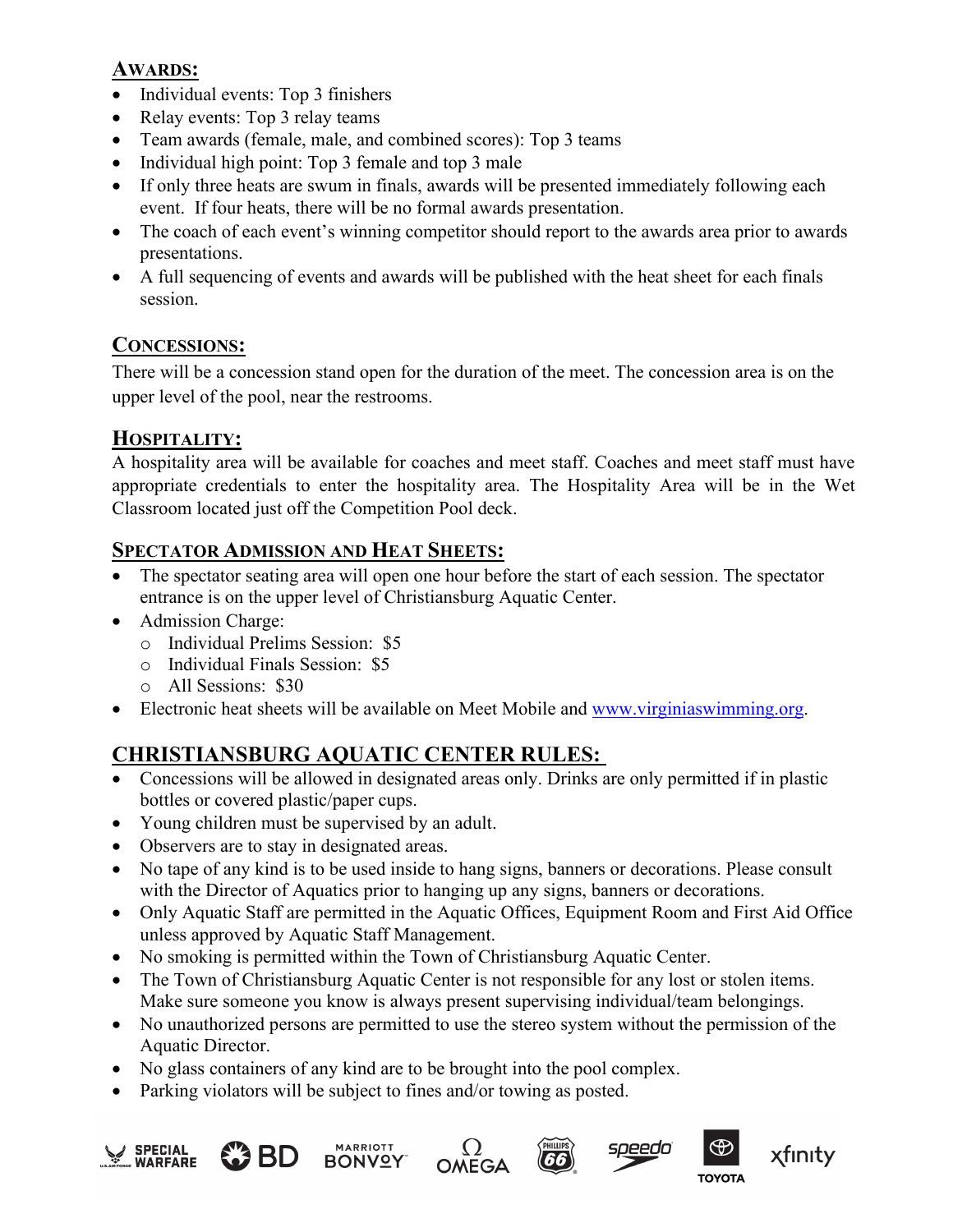- The Aquatic Center strongly encourages showering prior to entering the pool.
- All emergency exits and walkways must remain clear.

#### **LOCKER ROOMS:**

Day lockers will be available for athletes, coaches and officials. Do not leave locks on lockers overnight. Do not leave valuables in your locker. Christiansburg Aquatic Center and Virginia Swimming are NOT responsible for lost or stolen property. The Virginia Tech Varsity locker room is off-limits to all participants.

**MEDICAL ASSISTANCE:** Medical assistance will be provided at the facility. If you require medical assistance, please notify a facility lifeguard, or a member of the meet staff.

#### **PARKING:**

- Free parking will be available at the Christiansburg Aquatic Center for officials and coaches on a first come, first served basis.
- Lots B and C will be reserved for Coaches and Officials on a first come, first served basis. Coach and Officials parking passes will be given out at registration.
- Coach and Official Parking Pass **MUST** be shown on dash of vehicle in order to park in lots B, and C at the Aquatic Center.
- Parking for spectators and parents is available in the lots D, E, and F as well as street parking in front of the building and the gravel parking lot adjacent to the facility.
- Handicap vehicles will be permitted to park in designated spaces.
- Bus parking will be available in at Christiansburg High School for all finals sessions as well as preliminary session on Saturday and Sunday. Buses should return to each team's hotel on Wednesday and preliminary session on Thursday and Friday.
- All vehicles must be in appropriately marked parking spaces. **No parking** in areas marked by a yellow curb.
- Overflow parking will also be available at Community Housing Center Partner's ONLY on Saturday 3/26 and Sunday 3/27. **Any vehicles parked there Thursday – Friday before 5:00 pm will be subject to towing.**

#### **DIRECTIONS TO CHRISTIANSBURG AQUATIC CENTER:**

- From I-81 Southbound:
	- o Take the US-11/US-460 exit, Exit 118C-B-A, toward Christiansburg/Blacksburg. 1.6 mi.
	- o Merge onto US-460 W via Exit 118B toward Blacksburg. 2.7 mi.
	- o Take the US 460 Business exit, Exit 3AB, toward Christiansburg. 0.4 mi.
	- o Merge onto US-460 BR E/N Franklin St via Exit 3A toward US-460-BR E/VA-111/Downtown. 0.8 mi
	- o Stay in the right lane, proceed thru the next two stop lights. The Aquatic Center will be on your left. 0.6 mi.
- From I-81 Northbound:
	- o Take the VA-8 exit, Exit 114, toward Christiansburg/Floyd. 0.2 mi.
	- o Turn left onto VA-8 N/W Main St.
	- o Turn left onto N Franklin St/US-460 BR W. 0.6 mi.
	- o The Aquatic Center will be on the right.

![](_page_10_Picture_26.jpeg)

![](_page_10_Picture_27.jpeg)

![](_page_10_Picture_28.jpeg)

![](_page_10_Picture_29.jpeg)

(66)

![](_page_10_Picture_30.jpeg)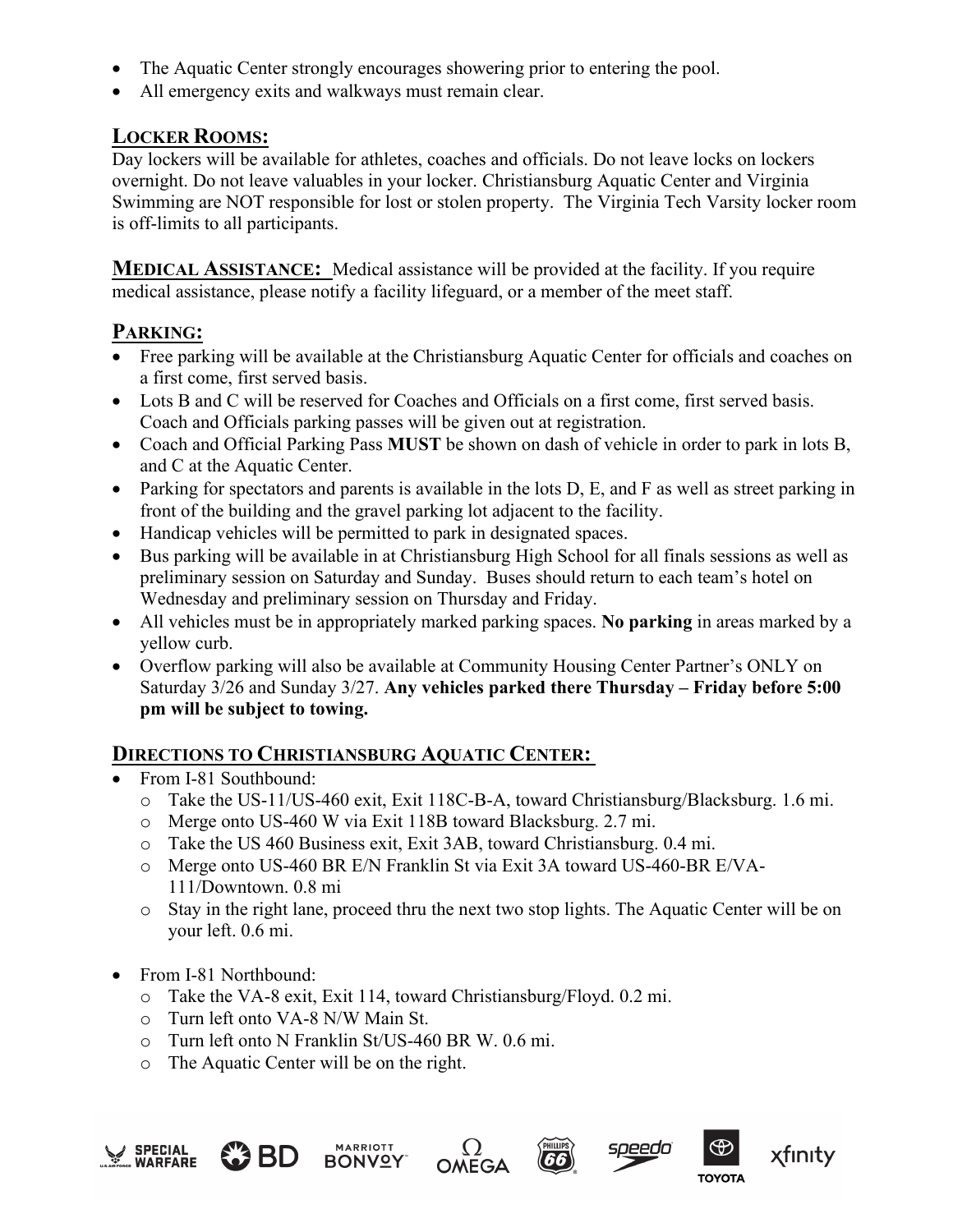- From 460-Eastbound
	- o Take the US-460-BR E Exit toward Downtown. 0.5mi.
	- o Merge onto US-460 BR E/N Franklin St. 1.1 mi.
	- o Stay in the right lane. Proceed thru the next two stop lights. The Aquatic Center will be on the left.

![](_page_11_Picture_4.jpeg)

![](_page_11_Picture_5.jpeg)

![](_page_11_Picture_6.jpeg)

![](_page_11_Picture_7.jpeg)

 $\Omega$ 

![](_page_11_Picture_8.jpeg)

![](_page_11_Picture_9.jpeg)

xfinity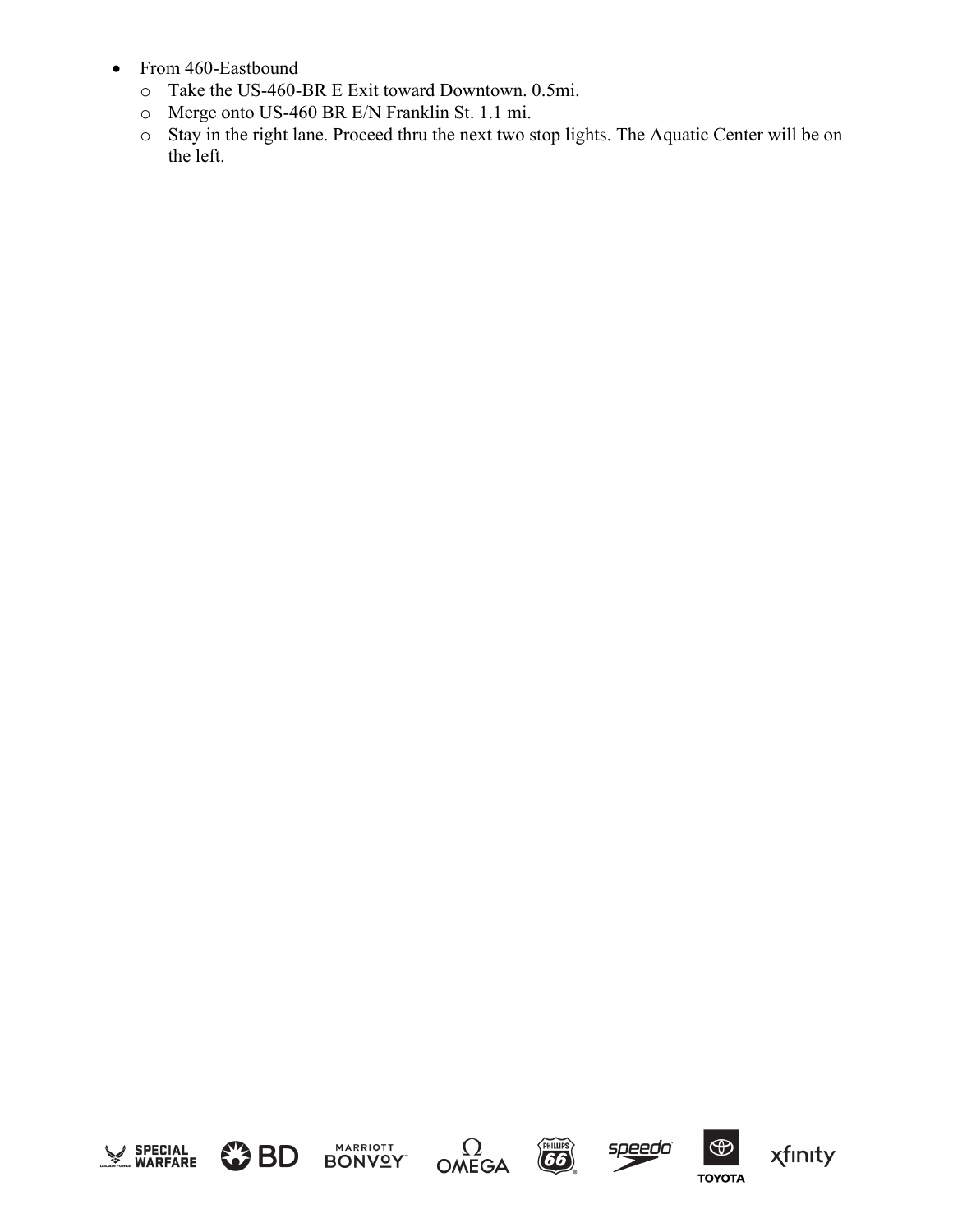## **March 24– March 26, 2022**

## **Order of Events**

| Thursday, March 24, 2022 |   |              | Friday, March 25, 2022    |
|--------------------------|---|--------------|---------------------------|
| 3:30 <sub>pm</sub> start |   |              | Prelims: 8:30am start     |
| Event                    |   |              | Event                     |
| 1000 yard Freestyle      |   |              | 200 yard Freestyle        |
| 1650 yard Freestyle      | າ | 5            | 100 yard Breaststroke     |
|                          |   | $\mathbf{r}$ | 100 yard Butterfly        |
|                          |   | 9            | 400 yard Individual Medle |
|                          |   |              | 800 yard Free Relay       |

| Thursday, March 24, 2022 |  |             | Friday, March 25, 2022     |    |
|--------------------------|--|-------------|----------------------------|----|
| 3:30 <sub>pm</sub> start |  |             | Prelims: 8:30am start      |    |
| Event                    |  |             | Event                      |    |
| 1000 yard Freestyle      |  |             | 200 yard Freestyle         |    |
| 1650 yard Freestyle      |  |             | 100 yard Breaststroke      |    |
|                          |  |             | 100 yard Butterfly         |    |
|                          |  | $\mathbf Q$ | 400 yard Individual Medley | l0 |
|                          |  | 11          | 800 yard Free Relay        |    |

|    | Saturday, March 26, 2022 |    |                                       | <b>Sunday, March 27, 2022</b> |  |
|----|--------------------------|----|---------------------------------------|-------------------------------|--|
|    | Prelims: 8:30am start    |    |                                       | Prelims: 8:30am start         |  |
|    | Event                    |    |                                       | Event                         |  |
| 13 | 200 yard Medley Relay    | 14 | 27                                    | 200 yard Free Relay           |  |
| 15 | 200 yard Butterfly       | 16 | 31                                    | 200 yard Backstroke           |  |
| 17 | 50 yard Freestyle        | 18 | 33                                    | 100 yard Freestyle            |  |
| 19 | 200 yard Breaststroke    | 20 | 35                                    | 200 yard Individual Medley    |  |
| 21 | 100 yard Backstroke      | 22 | 37                                    | 400 yard Medley Relay         |  |
| 23 | 500 yard Freestyle       | 24 |                                       | <b>AFTERNOON</b>              |  |
| 25 | 400 yard Free Relay      | 26 | 29                                    | 1650 yard Freestyle           |  |
|    |                          |    |                                       | 1000 yard Freestyle           |  |
|    |                          |    | *Events will be swum in numerical ord |                               |  |

|      | Saturday, March 26, 2022 |    |                                                    | <b>Sunday, March 27, 2022</b> |    |  |  |
|------|--------------------------|----|----------------------------------------------------|-------------------------------|----|--|--|
|      | Prelims: 8:30am start    |    |                                                    | Prelims: 8:30am start         |    |  |  |
|      | Event                    |    |                                                    | Event                         |    |  |  |
| 13   | 200 yard Medley Relay    | 14 | 27                                                 | 200 yard Free Relay           | 28 |  |  |
| 15   | 200 yard Butterfly       | 16 | 31                                                 | 200 yard Backstroke           | 32 |  |  |
| $17$ | 50 yard Freestyle        | 18 | 33                                                 | 100 yard Freestyle            | 34 |  |  |
| 19   | 200 yard Breaststroke    | 20 | 35                                                 | 200 yard Individual Medley    | 36 |  |  |
| 21   | 100 yard Backstroke      | 22 | 37                                                 | 400 yard Medley Relay         | 38 |  |  |
| 23   | 500 yard Freestyle       | 24 |                                                    | <b>AFTERNOON</b>              |    |  |  |
| 25   | 400 yard Free Relay      | 26 | 29                                                 | 1650 yard Freestyle           |    |  |  |
|      |                          |    |                                                    | 1000 yard Freestyle           | 30 |  |  |
|      |                          |    | *Events will be swum in numerical order in finals. |                               |    |  |  |

#### **Scratch Deadlines:**

- **Wednesday, 5:00pm**: Thursday distance events (W 1000/M 1650)
- **Thursday, 4:00pm**: All Friday events (including 800 free relay).
- **Friday, 6:30pm**: All Saturday events (including 200 medley relay and 400 free relay).
- **Saturday, 6:30pm**: All Sunday events (including W 1650/M 1000, 200 free relay, and 400 medley relay).

![](_page_12_Picture_11.jpeg)

![](_page_12_Picture_12.jpeg)

![](_page_12_Picture_13.jpeg)

**MARRIOTT** 

![](_page_12_Picture_14.jpeg)

![](_page_12_Picture_15.jpeg)

![](_page_12_Picture_16.jpeg)

![](_page_12_Picture_17.jpeg)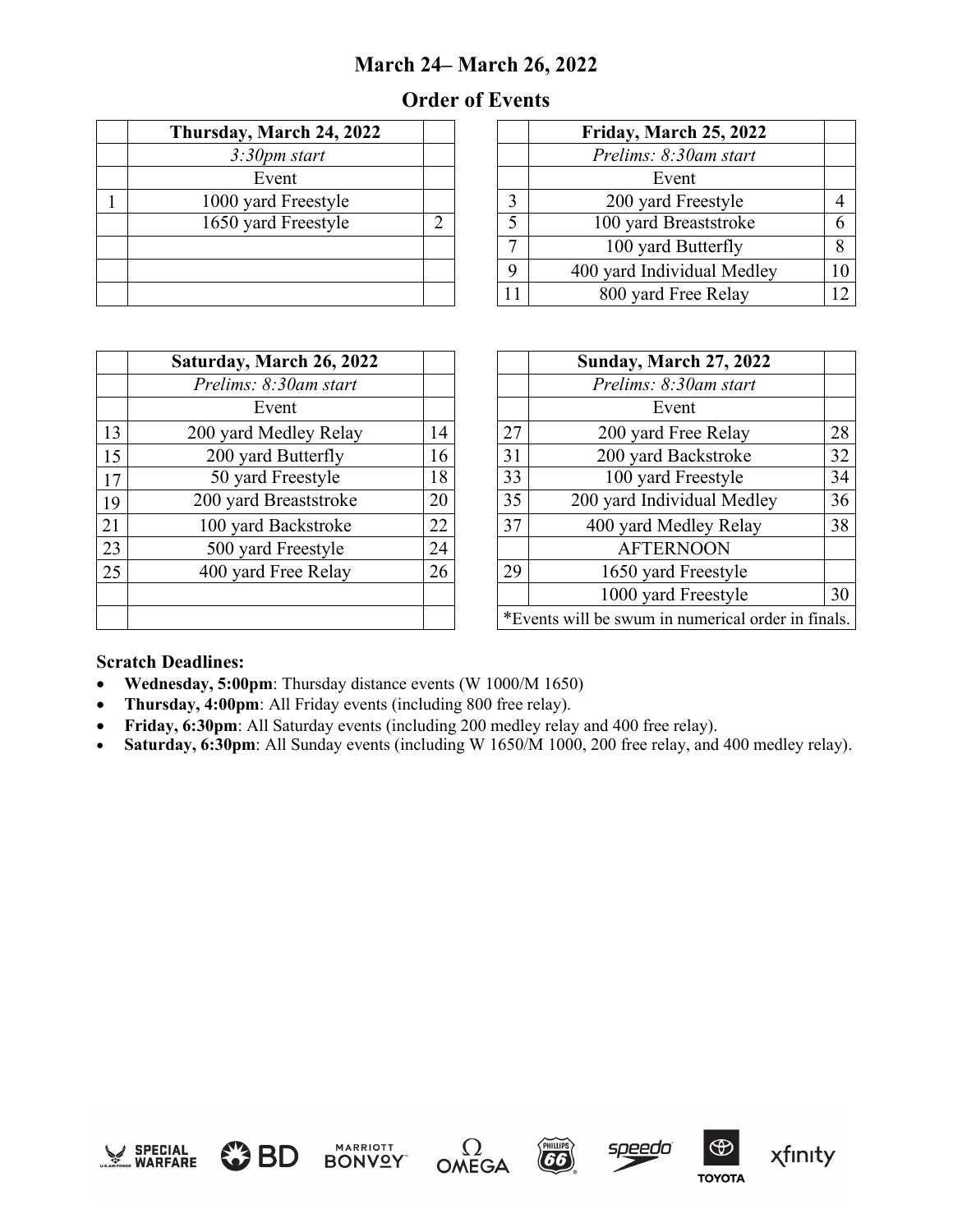#### **ONLINE MEET ENTRY (OME) INSTRUCTIONS**

- Entries will be processed using the USA Swimming On-Line Meet Entry System (OME) **ONLY**. Email entries during the regular entry period will not be accepted.
	- o The OME system is accessed from the USA Swimming web site at the address: <http://www.usaswimming.org/ome>
	- $\circ$  Coaches must register for an account (Free) to utilize the system. Log in and select "Enter Team".
- **OME OPENS:** 9:00 AM EST, Friday, Feb. 4, 2022
- **OME CLOSES:** 11:59 PM EST, Tuesday, March 15, 2022 (Regular Entry Deadline**)**
- **Meet entries in the form of an entry list or psych sheet will be posted to the VSI website on Wednesday, March 16, 2022**
- **Meet Entry Officer:** Scott Baldwin
- **OME HELP:**

Scott Baldwin

Meet Entry Officer

Phone: (540) 998-2327

Email: [edbaldwi@vt.edu](mailto:edbaldwi@vt.edu)

• **Conforming and Non-Conforming times will be used for entry. Order of preference is: Short Course Yards, Long Course Meters then, Short Course Meters.** 

#### • **ENTRY LIMITS:**

- o **Individual Events:**
	- Athletes may enter all events for which they qualify
	- Maximum per day: three (3) individual events, (note: includes time trials).
	- Maximum for the meet: seven (7) individual events for the meet, (note: does not include time trials)
- o **Bonus Events:**
	- Limits: Swimmers making one (1) qualifying time will be permitted to enter one bonus event. Swimmers making two (2) qualifying times will be permitted to enter two (2) bonus events. Swimmers making three (3) qualifying times will be permitted to enter one (1) bonus event. Swimmers making four (4) or more qualifying times are not permitted to enter bonus events. Bonus entries are seeded last.
	- Bonus swims for the 1000 Freestyle, and the 1650 Freestyle are not available, with the exception that swimmers who have the qualifying time in one of the events may choose the other as a bonus event.
	- **See Entry Information for seeding order.**
- o **Relays:** Two (2) per team per event.

#### • **INDIVIDUAL ENTRIES:**

- $\circ$  Swimmers may enter using an "Override Time" for times that are not in the national database.
- o Override times must include the meet name and date.
- $\circ$  Override times that cannot be proven during the entry process will be annotated with an asterisk (\*) on the meet psych sheet (Entry List).
- o **Proof of asterisk (\*) submitted times must be provided to the Administrative Referee prior the scratch deadline for that event in order to be seeded**.

![](_page_13_Picture_29.jpeg)

![](_page_13_Picture_30.jpeg)

![](_page_13_Picture_31.jpeg)

![](_page_13_Picture_32.jpeg)

![](_page_13_Picture_33.jpeg)

![](_page_13_Picture_34.jpeg)